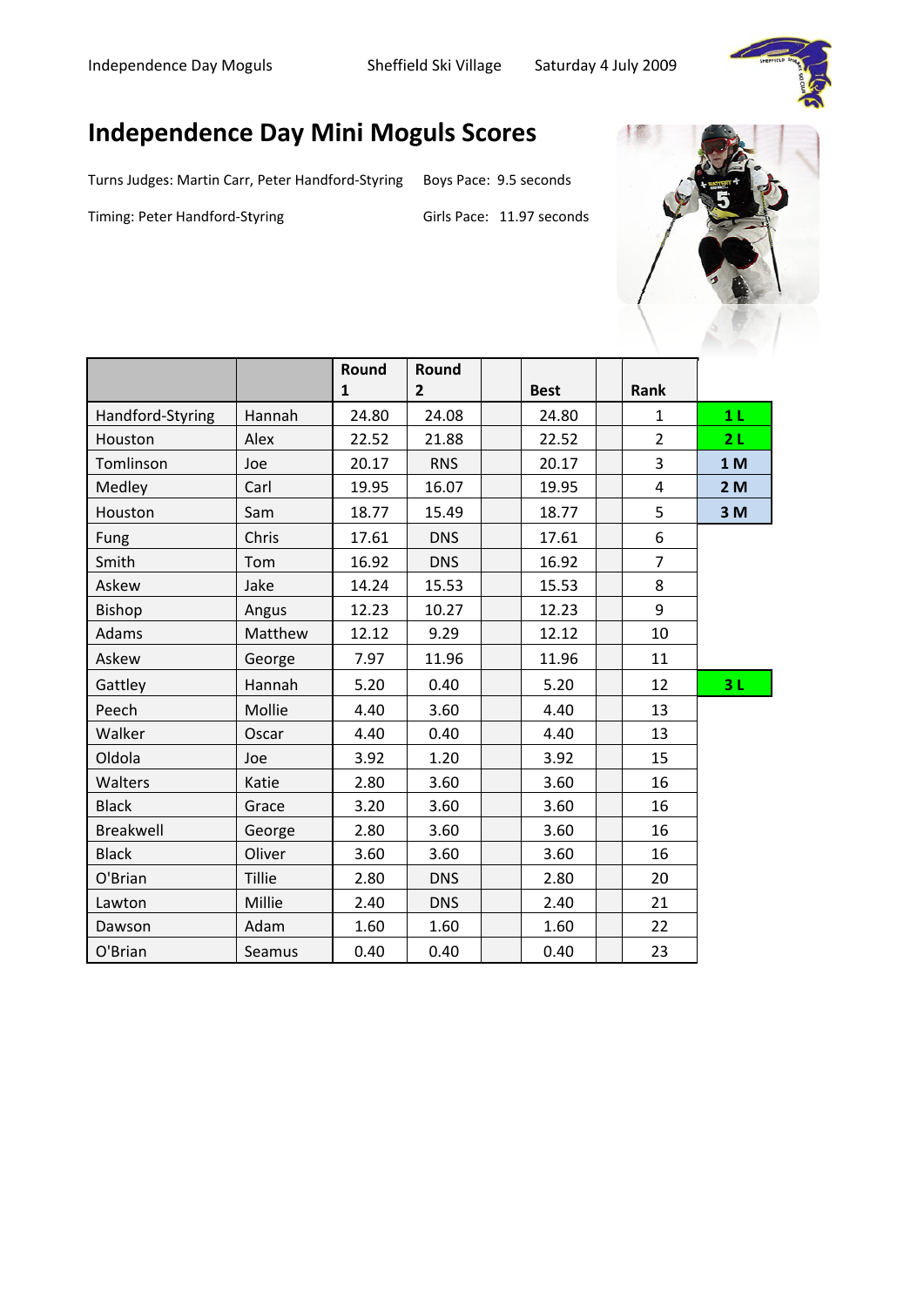|                  |         | Pace/s        | 9.5      |          |        |                    |      |       |
|------------------|---------|---------------|----------|----------|--------|--------------------|------|-------|
|                  |         | Ladies Pace/s | 11.97    |          |        |                    |      |       |
| <b>ROUND1</b>    |         |               |          |          |        |                    |      |       |
| <b>Name</b>      |         | Turns/5       | Turns/15 | Turns/20 | Time/s | Time score Time/10 |      | Total |
| Houston          | Sam     | 3.6           | 10.8     | 14.4     | 12.28  | 3.28               | 4.37 | 18.77 |
| Houston          | Alex    | 3.9           | 11.7     | 15.6     | 12.62  | 5.19               | 6.92 | 22.52 |
| Handford-Styring | Hannah  | 4.1           | 12.3     | 16.4     | 10.95  | 6.30               | 8.40 | 24.80 |
| Medley           | Carl    | 3.7           | 11.1     | 14.8     | 11.59  | 3.86               | 5.15 | 19.95 |
| Tomlinson        | Joe     | 4.1           | 12.3     | 16.4     | 12.81  | 2.83               | 3.77 | 20.17 |
| Adams            | Matthew | 2.1           | 6.3      | 8.4      | 12.86  | 2.79               | 3.72 | 12.12 |
| Askew            | Jake    | 3.1           | 9.3      | 12.4     | 14.54  | 1.38               | 1.84 | 14.24 |
| <b>Bishop</b>    | Angus   | 2.1           | 6.3      | 8.4      | 12.76  | 2.87               | 3.83 | 12.23 |
| Fung             | Chris   | 3.6           | 10.8     | 14.4     | 13.31  | 2.41               | 3.21 | 17.61 |
| Smith            | Tom     | 3.1           | 9.3      | 12.4     | 12.15  | 3.39               | 4.52 | 16.92 |
| Askew            | George  | 1.5           | 4.5      | 6        | 14.42  | 1.48               | 1.97 | 7.97  |
| Lawton           | Millie  | 0.6           | 1.8      | 2.4      | 31.18  | 0.00               | 0.00 | 2.40  |
| O'Brian          | Tillie  | 0.7           | 2.1      | 2.8      | 29.49  | 0.00               | 0.00 | 2.80  |
| Lawson           | Adam    | 0.4           | 1.2      | 1.6      | 21.18  | 0.00               | 0.00 | 1.60  |
| Walters          | Katie   | 0.7           | 2.1      | 2.8      | 20.7   | 0.00               | 0.00 | 2.80  |
| Gattley          | Hannah  | 1.3           | 3.9      | 5.2      | 23.56  | 0.00               | 0.00 | 5.20  |
| Peech            | Mollie  | 1.1           | 3.3      | 4.4      | 26.01  | 0.00               | 0.00 | 4.40  |
| <b>Black</b>     | Grace   | 0.8           | 2.4      | 3.2      | 28.53  | 0.00               | 0.00 | 3.20  |
| Breakwell        | George  | 0.7           | 2.1      | 2.8      | 19.61  | 0.00               | 0.00 | 2.80  |
| <b>Black</b>     | Oliver  | 0.9           | 2.7      | 3.6      | 16.87  | 0.00               | 0.00 | 3.60  |
| Oldola           | Joe     | 0.5           | 1.5      | 2        | 14.46  | 1.44               | 1.92 | 3.92  |
| O'Brian          | Seamus  | 0.1           | 0.3      | 0.4      | 34.01  | 0.00               | 0.00 | 0.40  |
| Walker           | Oscar   | 1.1           | 3.3      | 4.4      | 26.63  | 0.00               | 0.00 | 4.40  |